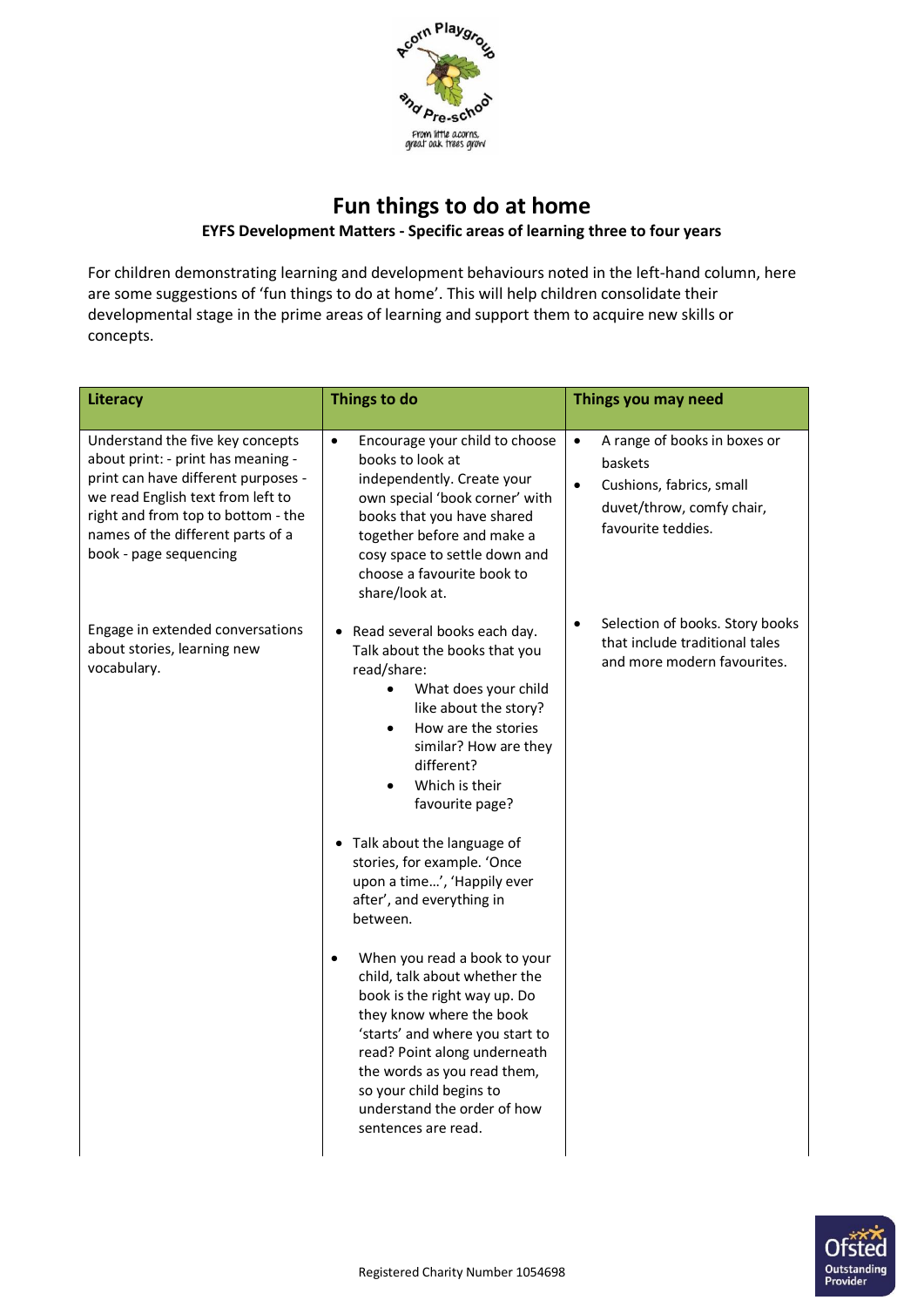| Write some letters accurately                                                                                                                                                               | ٠<br>٠                 | Point out words that you are<br>reading during your everyday<br>activities such as instructions,<br>recipes, timetables, writing on<br>the TV screen/tablet/PC,<br>emails, books, food packaging,<br>post/leaflets that come<br>through the door.<br>Encourage your child to<br>recognise familiar letters or<br>words that they see.                                                                                                                                                                                                | $\bullet$<br>$\bullet$ | Recipes in books/online, any<br>print you have<br>Selection of books |
|---------------------------------------------------------------------------------------------------------------------------------------------------------------------------------------------|------------------------|--------------------------------------------------------------------------------------------------------------------------------------------------------------------------------------------------------------------------------------------------------------------------------------------------------------------------------------------------------------------------------------------------------------------------------------------------------------------------------------------------------------------------------------|------------------------|----------------------------------------------------------------------|
| Use some of their print and letter<br>knowledge in their early writing.<br>For example: writing a pretend<br>shopping list that starts at the top<br>of the page; writing 'm' for<br>mummy. | $\bullet$<br>$\bullet$ | Encourage your child to<br>write/mark make. This could<br>be a recipe, a label on a<br>picture, a label for a model<br>they've made or a sign to put<br>up in the home.<br>Value all their contributions as<br>they make marks and their<br>emergent writing. It might look<br>like squiggles with a few letter<br>shapes perhaps, but this is an<br>important phase child work<br>through on their journey to<br>becoming a writer.<br>Encourage them to tell you<br>what their writing says (any<br>marks they have made).         | $\bullet$              | Paper, pens, pencils or chalk                                        |
|                                                                                                                                                                                             | ٠                      | Make an Easter egg hunt<br>together, putting signs in<br>places for family members to<br>follow, a bit like an<br>orienteering trail. For example,<br>the first one might say<br>'message 2 is behind the sofa'<br>followed by message 2 that<br>might say, 'message 3 is under<br>your teddy' and so on. The<br>final one is the prize of an egg.<br>If it's just you and your child<br>you could make the trail for<br>them using pictures for clues. If<br>there are more family<br>members at home then make<br>it for everyone. |                        | Paper, pens, pencils and a prize                                     |

| <b>Maths</b> | Things to do | Things you may need |
|--------------|--------------|---------------------|
|--------------|--------------|---------------------|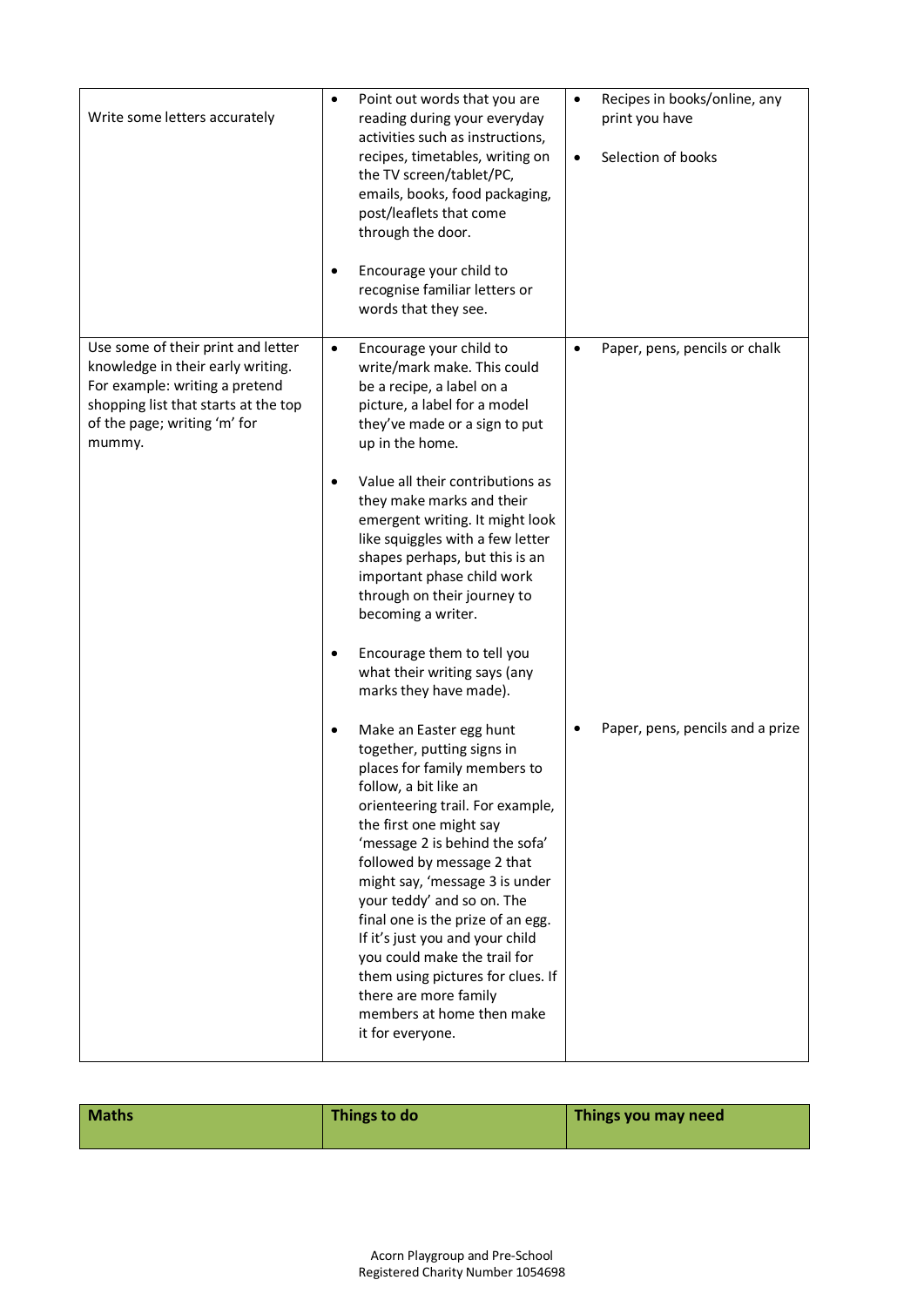| Knows that numbers identify<br>how many objects are in a set.                                                                                | $\bullet$ | Encourage your child to sort<br>through all of their toys. Your<br>child can come up with ways to<br>sort the toys, into different<br>sets. Then count how many<br>toys are in each set and give<br>them a label.                                                                                                                                                                                                                                                                                                                                                                                                                                                                                                                             | $\bullet$                           | Your child's toys                                       |
|----------------------------------------------------------------------------------------------------------------------------------------------|-----------|-----------------------------------------------------------------------------------------------------------------------------------------------------------------------------------------------------------------------------------------------------------------------------------------------------------------------------------------------------------------------------------------------------------------------------------------------------------------------------------------------------------------------------------------------------------------------------------------------------------------------------------------------------------------------------------------------------------------------------------------------|-------------------------------------|---------------------------------------------------------|
|                                                                                                                                              | ٠         | Fold five A4 sheets of paper<br>into four and draw an egg in<br>each section. Cut out the egg<br>shapes. Decorate the eggs<br>together (create several) and<br>engage in conversation about<br>what you are doing. Make<br>some number cards, one to 20.<br>Place some wool or ribbon on<br>the floor in large circles. Put<br>some eggs into each of the<br>'sets' and encourage your child<br>to count them. They can then<br>choose the correct card to<br>place beside each 'set'.                                                                                                                                                                                                                                                        |                                     | Paper, pens, pencils, felt pens,<br>scissors            |
| Separates a group of three or<br>$\bullet$<br>four objects in different ways,<br>beginning to recognise that the<br>total is still the same. | $\bullet$ | Put four objects on the floor,<br>for instance, four teddies, four<br>books or four tins of beans. Ask<br>your child to count the objects<br>and say how many there are.<br>Put two pieces of A4 paper (or<br>two placemats) on the floor.<br>Invite your child to close their<br>eyes whilst you put one object<br>on one piece of paper and the<br>other three on the other. Invite<br>your child to count them again<br>altogether (still 4). Ask them to<br>close their eyes and move the<br>objects so there are two on<br>each piece of paper. Invite<br>your child to count them;<br>again, the quantity remains as<br>4.<br>Try it with smaller or larger<br>numbers of items according to<br>the pace of learning for your<br>child. | $\bullet$<br>$\bullet$              | Household items<br>A4 paper or placemats                |
| Shows awareness of<br>$\bullet$<br>similarities of shapes in the<br>environment.                                                             | $\bullet$ | Go for a shape hunt in your<br>house and garden. Give your<br>child a shape to hold and see<br>how many of that shape they<br>can find. Take photos/draw<br>pictures of the shapes to<br>create a shape book (make a<br>book representing the shape<br>you are looking for).                                                                                                                                                                                                                                                                                                                                                                                                                                                                  | $\bullet$<br>$\bullet$<br>$\bullet$ | Cut out shapes<br>Phone/camera/tablet<br>Home-made book |
|                                                                                                                                              |           | Take obscure photos of objects                                                                                                                                                                                                                                                                                                                                                                                                                                                                                                                                                                                                                                                                                                                |                                     |                                                         |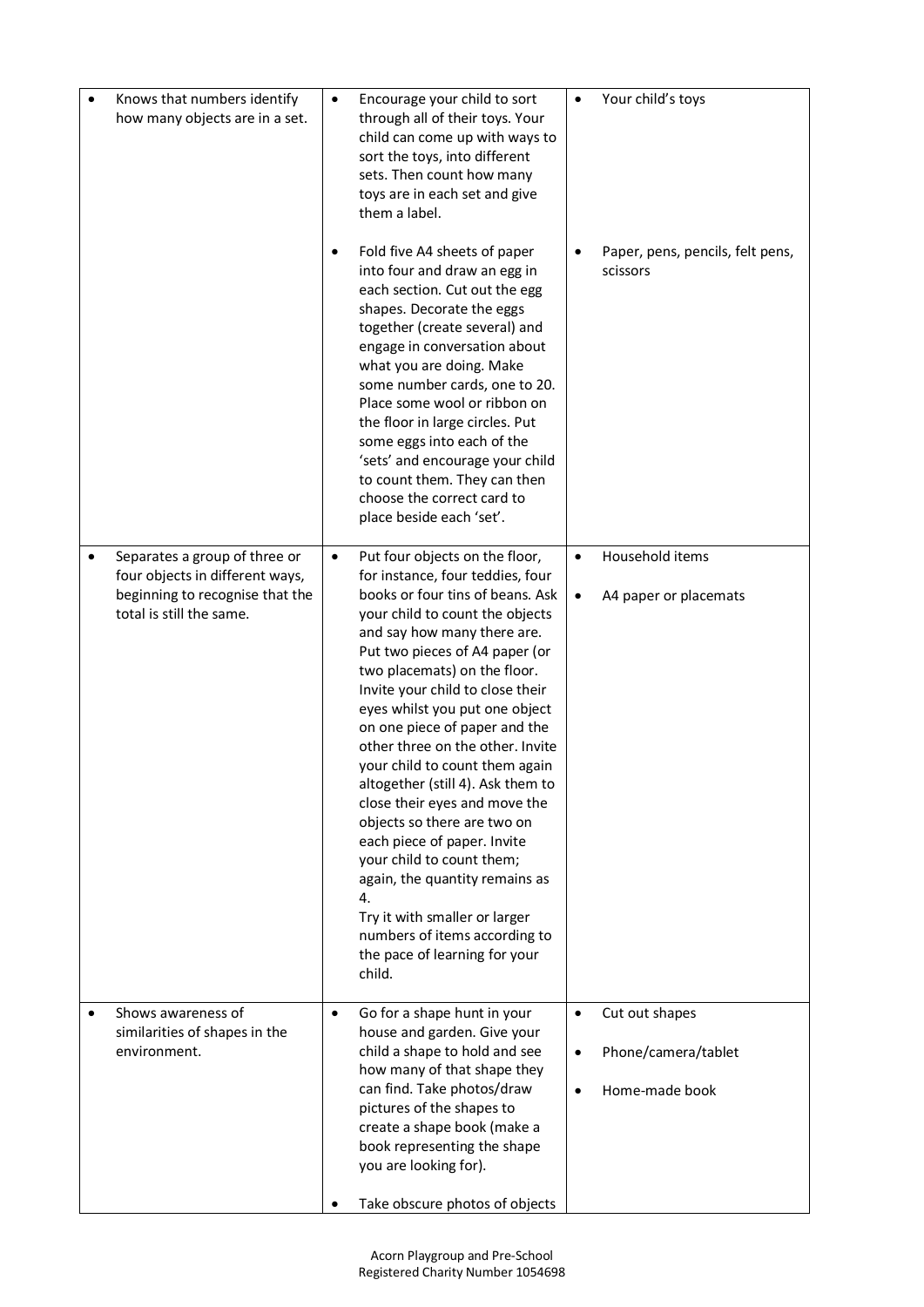|                                                                                        |           | around your home and<br>encourage your child to find<br>where they are, for instance, a<br>close-up photo of a bath plug<br>hole, a close-up photo of a<br>cheese grater, or carpet, bed<br>sheet, drying rack, etc.                                                                                                                                                                                                                                                                                                                                               |           |                 |
|----------------------------------------------------------------------------------------|-----------|--------------------------------------------------------------------------------------------------------------------------------------------------------------------------------------------------------------------------------------------------------------------------------------------------------------------------------------------------------------------------------------------------------------------------------------------------------------------------------------------------------------------------------------------------------------------|-----------|-----------------|
| Beginning to talk about the<br>shapes of everyday objects,<br>e.g. 'round' and 'tall'. | $\bullet$ | Play the 'I spy' type game<br>about different shapes. Place<br>some items of differing shapes<br>in front of you both, for<br>example a tin of food, an<br>orange, a tissue box,<br>ornaments, plant pots, plants,<br>a candle, a banana and so on.<br>Say 'I spy with my little eye<br>something that is curved, or<br>long, tall, smooth, wide,<br>bumpy, pointy, has four<br>corners, has six sides.' Use one<br>descriptive word at a time,<br>adding more until your child<br>guesses accurately. Over time<br>they may then be able to do<br>the describing. | $\bullet$ | Household items |

|           | <b>Understanding the World</b>                                                                                                                            | Things to do |                                                                                                                                                                                                                                                                                                                                                                                    | Things you may need |                                       |  |
|-----------|-----------------------------------------------------------------------------------------------------------------------------------------------------------|--------------|------------------------------------------------------------------------------------------------------------------------------------------------------------------------------------------------------------------------------------------------------------------------------------------------------------------------------------------------------------------------------------|---------------------|---------------------------------------|--|
| $\bullet$ | Knows some of the things that<br>make them unique, and can talk<br>about some of the similarities<br>and differences in relation to<br>friends or family. | $\bullet$    | Make an 'I am me' book or<br>poster. Each page could be<br>something that makes your child<br>special and unique. Each<br>sentence could begin with 'I<br>can' or 'I am' or 'I have'                                                                                                                                                                                               |                     | Homemade book<br>Pens/pencils/crayons |  |
|           |                                                                                                                                                           |              | Encourage your child to look in a<br>mirror at their own features,<br>chat about what they like to do,<br>what they are good at, and<br>compare this to other family<br>members of friends.                                                                                                                                                                                        |                     | Mirror                                |  |
| $\bullet$ | Can talk about some of the<br>things they have observed such<br>as plants, animals, natural and<br>found objects.                                         | $\bullet$    | Become 'outdoor explorers'. Go<br>outside into a safe place and see<br>what you can find. Take a bag to<br>gather collections of stones,<br>pebbles, leaves, sticks, blades of<br>grass. Take them inside or<br>remain outside and begin to sort<br>them. Look at them closely and<br>talk about them encouraging<br>your child to feel the texture and<br>describe what they see. | $\bullet$           | Access to outdoors<br>Bag             |  |
|           |                                                                                                                                                           |              | Make a colour chart. Take a strip                                                                                                                                                                                                                                                                                                                                                  |                     | Strip of white paper                  |  |